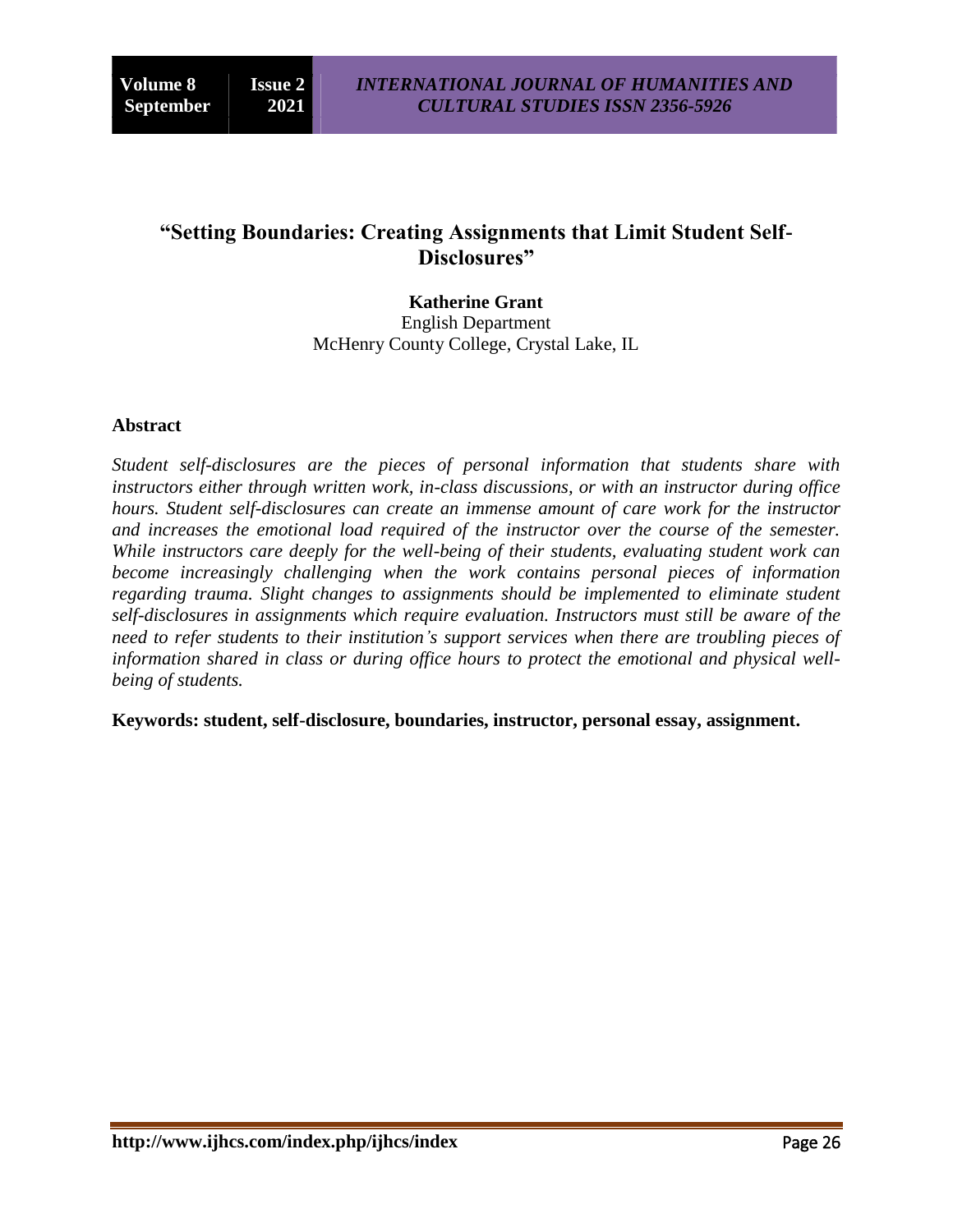Several years ago, a student-athlete that I had in class the previous semester was killed in a car accident during a winter storm. I shared this story with a friend, and her immediate response was to ask me if I was okay. This friend acknowledged the bond created in a composition classroom. I was very sad following the death of this student, and to this day, I think of her often. However, due to the nature of the relationships in the composition classroom, and student-teacher relationships in general, I worry about several other students with no real answers about their wellbeing after the end of class. Student self-disclosures of a very intimate nature can be extremely problematic in an academic setting specifically in the personal essay or personal narrative writing assignments. The issue of student self-disclosures is a concern predominantly affecting female faculty members creating an undue amount of care work and stress to ensure the wellbeing of both students and faculty. Assignments should be revised to place limits on the type of information that is shared between the faculty and the students. Clear guidelines should be established and detailed early in the semester so that students are aware of what is appropriate in an academic setting as well as what additional services are available on campus. Faculty members must be prepared to make referrals to counseling services based on information that may still be learned over the course of the semester. These limits also work to ensure that assignments are graded on merit rather than an emotional pull from the writing or a strong connection or concern for the student.

The emotional weight that instructors carry regarding the well-being of their students can at times be overwhelming in terms of both the emotional load and the extra responsibilities that these situations create. One semester, a student shared with me through a personal essay that he believed that he was an undiagnosed schizophrenic and that he had for more than five years heard three separate voices. This was information he had never shared with his parents or any other person. My concern regarding this student"s safety prompted me to reach out to our counseling services on campus. In an article titled "Thanks for Listening," an author, using the pseudonym Myra Green, also shared how these types of student-self disclosures can create additional work and emotional weight for the instructor:

This kind of care-work turns into a lot more than just one conversation. After the person tells the story, cries, and we talk through the issue, there can be much follow-up work to do: Find resources; talk to the department chair, consult counseling services, or visit another administrator or campus office; have a second meeting (or third) to follow up and provide new information; perhaps attend a meeting with an administrator or campus office with the person or on his/her behalf. (Green)

With my own possibly schizophrenic student, there were multiple follow-up emails between myself and the counselors because the student stayed in my class for the remaining 12 weeks of the semester. Like myself, Green acknowledged that she felt a responsibility to follow up with the student to ensure that the situation had been handled appropriately. My student referral to the counselor was indirect as I was trying to shield the student from my concern to maintain the trust that I had built, so my follow-up was twofold. I reached out multiple times to the counseling office and was only able to be given minimal information back for privacy reasons. I was also making an additional effort to communicate with the student before every class since his wellbeing still weighed on me.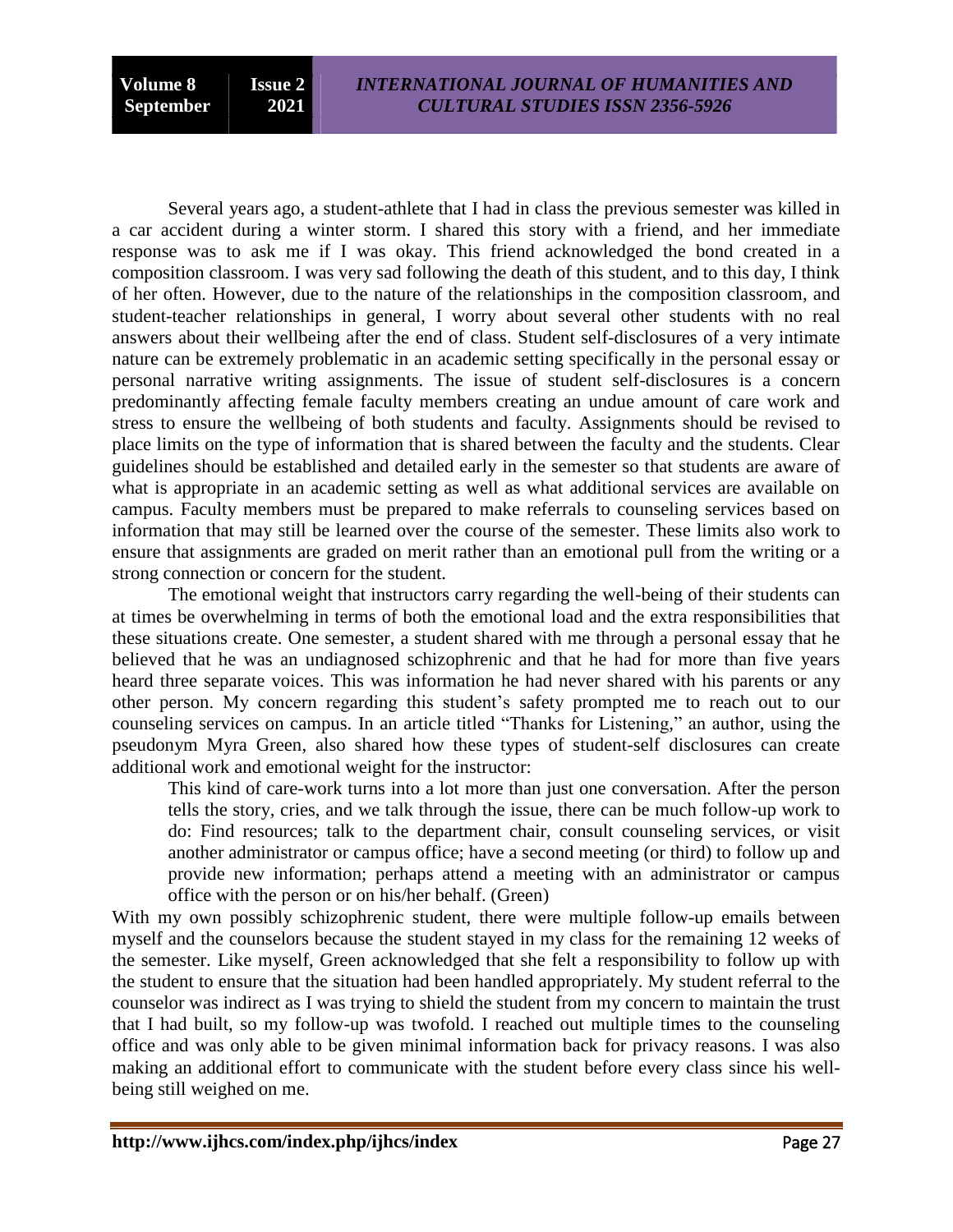These feelings of responsibility towards students are not uncommon. Kerry Ann Rockquemore, author of "Setting Boundaries When it Comes to Students' Emotional Disclosures," also described feeling torn between a sense of responsibility to the student and feeling pressure associated with these self-disclosures: "Part of me felt honored that people feel safe with me […] And part of me cared so deeply about my students that I want all of them to feel seen, heard and supported in their growth […] Despite my good intentions, I quickly burned out, because there are personal, physical and emotional costs to that level of emotional work" (Rockquemore). My relationships with my students make this job so rewarding. I want these students to feel comfortable reaching out to me if they need help with school, but that also leaves me open to being a source of comfort in personal and emotional situations for students as well.

Perhaps there is something about our very nature that leads certain instructors to experience more of these examples of student self-disclosures than others. Author Janie H. Wilson, PhD feels that more students feel comfortable talking to her in such a manner because she is a "female" (11). Myra Green shares this belief as she, too, described that some women are "warm and fuzzy or nice women" and "quiet listeners. Such women […] are understood as empathetic helpers, sounding boards, caretakers" (Green). Green referenced the amount of "care work" that these women often undertake as an additional part of their job. I recognize a need for our students to be able to reach out to instructors or other safe adults to receive some positive feedback or support, but many of us are unprepared and unqualified for this type of care work. These issues of student-self disclosures seem to be more common in classrooms taught by female instructors based on my research and on my many conversations with both male and female instructors. A male colleague stated that his students would know that those types of personal disclosures are completely inappropriate.

I firmly believe that our students need the outlet that our classroom provides, but the role of the instructor is changing as our society changes. Dan Morgan was an English instructor at a community college when he wrote "Ethical Issues Raised by Students' Personal Writing" published in *College English.* Morgan talked about the expanding role of teachers in our "broken society," particularly when considering the "nontraditional lives led by most of our students" (324).Morgan stated his belief that there are "issues of trust and ethical responsibilities" to be considered especially when dealing with student writing and self-disclosure (324).Lorraine E. Granieri and Lara Hooper wrote a piece in response to Morgan also published in *College English*  titled "Two Comments on "Ethical Issues Raised by Students' Personal Writing."" Each author penned a separate section of the combined published piece. Granieri identified the lack of qualifications from composition instructors to serve as these care takers for the students: "Unless they are licensed psychologists or counselors, teachers of writing do not have the expertise to enter into a true helping relationship with their students" (Granieri and Hooper 493).This belief is also expressed by Myra Green as she encouraged her students to reach to outside help in their personal lives: "I"m not a therapist, a counselor, a social worker, a minister, or a psychologist" (Green). As a composition instructor, I agree that I feel ill-prepared to handle all of the students" counseling needs, but I do hope that students can see instructors as a resource to guide them to a better solution on campus as Morgan is correct in his assessment that many of these college students are leading far more complicated lives than we would wish for them.

------------------------------------------------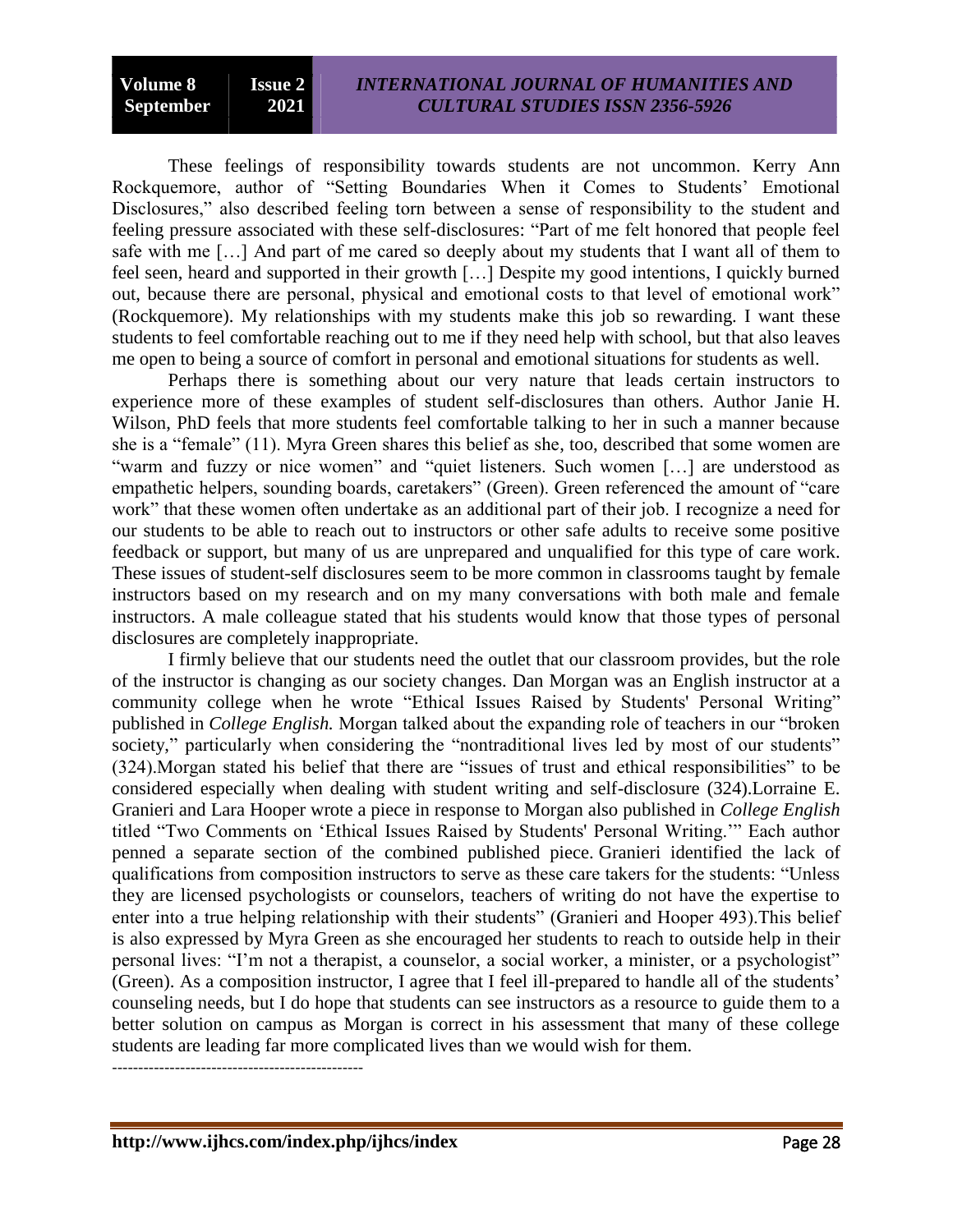The personal essay serves as a direct invitation for painful and traumatic student selfdisclosures. Students have become more comfortable sharing these types of stories openly as our culture has become more open to this type of public discourse through the use of social media. Dan Morgan states that the shift in our society has led to this shift in the number and type of student self-disclosures: "And writing about profoundly personal issues comes easily to our students because we live in a pervasive culture of public self-disclosure, as talk shows, tabloids, daily newspapers, books, and movies will attest. In our popular culture, private issues are no longer private, and public self-disclosure seems to have become a means toward personal validation" (Morgan 324). As students see these celebrity self-disclosures, they too become more comfortable sharing different pieces of their lives with their instructors and classmates

When instructors create writing assignments asking for a personal narrative, there has to be some level of expectation that these students will share information that many instructors would find to be intrusive or disturbing. Lorraine E. Granieri explained that teachers should not be surprised when students open their hearts and souls through their writing: "When we ask students to write about personal experiences and make personal connections, why are we so surprised when they give us the horror stories of their lives?" (Granieri and Hooper 493). Students today are comfortable sharing their lives and their stories, so when they are asked to write, they often find a memorable story to share that may feel less than academic but may perhaps feel therapeutic to write.

Dan Morgan shared that he had a student confess to murder in a personal narrative (Morgan 318).While some may argue that my experiences with student self-disclosures have been minor compared to what Morgan described, the emotional impact of one particular semester still weighs on me. As I reread essays from that class, I can still see each of their faces and remember specific details of their lives beyond what I learned about each of them in the essay they wrote for my class. I previously mentioned my experience with a student who believed he was an undiagnosed schizophrenic. That semester, he was technically the only student who received a referral to counseling, rather I notified counselors about my concerns for his health and safety.

However, I had two separate young ladies mention abusive boyfriends. The first lady wrote describing the emotion abuse and "hurtful words" causing her to become "extremely depressed" to the point that she "did not want to live anymore." The second young lady described how her former boyfriend tried to create distance between she and her family. As each of these essays came to a close, both young women seemed to be in more positive places in their lives, but the abuse, the heartbreak, and the questioning of their worth weighed on my heart as a mother to a young daughter, and I empathized as a woman who had previously been in a negative relationship many years ago. I watched each of them closely looking for any reason to question their newfound stability.

Two students shared stories about their sexuality. One student shared about going on a school trip when she was in an open relationship with another girl, but her mother, the chaperone, was unaware that she was bisexual let alone in a relationship. The second student shared his fears and anxieties about telling a friend that he was gay and had feelings for him. He student was afraid that he would be "ostracized," and this fear had "paralyzed him."He opened his essay with a moving statement about how "gay" is still used as an insult followed by statements regarding the fear and anxiety which he felt about being openly gay.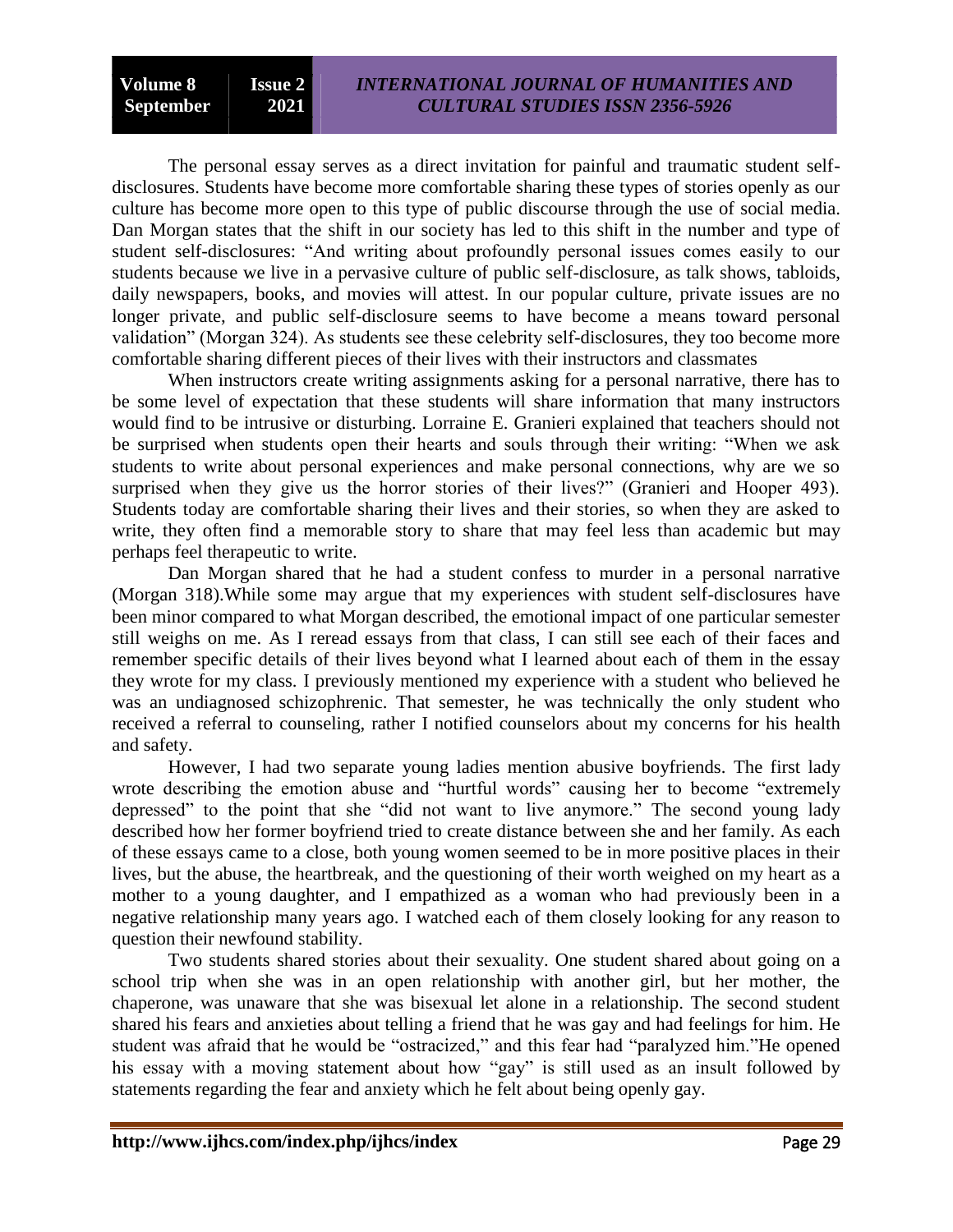One young lady wrote about her struggles emotionally dealing with grief after a classmate committed suicide by jumping in front of a train. Another student wrote about her grandfather who died after a prolonged illness while living in the home she shared with her mother. She described her grandfather as an unkind man, but she still expressed great frustration, and even anger, at other family members who refused to aid in his care or show him the proper respect that she felt he deserved at the end of his life. A third female student wrote an essay about her father's drinking, which led to her parents' divorce. Ultimately, her father went on a bender and ended up in rehab, but unfortunately, he has slipped back into heavy drinking on the weekends.

As I reflect on these students' self-disclosures, I encountered another who wrote her essay about her multiple suicide attempts and how she asked for counseling multiple times stating that no one would take her requests for help seriously. Her unanswered cries for help broke my heart and left me feeling a sense of responsibility and duty. She stated that she had "begged and pleaded for help." She described the multiple ways she mistreated her body, which I can only imagine were attempts to get someone to see her. The student then explained that her teachers did address her need for help with her parents, but that her parents refused to see that she needed help. After talking about her experience at a treatment facility, she included ten difficult mental illness diagnosis that she had received. As an instructor, I felt completely lost at what I was supposed to do with any of this information. I knew that she was receiving some additional support services on campus, but I believed that this was mostly just tutoring. She was the kind of student who always lingered after class. She was quiet during class, but when there were only two or three students left in the room, she would talk and happily share stories in order to participate in whatever non-class related conversation we were having. I worried about her because of the story she shared with me in her writing, but through our interactions, she never gave me any reason to be concerned for her well-being or safety. What was I as an instructor supposed to do with this knowledge that I didn"t want to have? How is she doing now? I really have no way to know that she is still getting the appropriate care that she needs. Her current instructors likely do not know her medical history unless she shared it with them as well. Will they watch out for her by spending a few extra minutes after every class period giving her positive reinforcement and a bit of positive social interaction and encouragement? I have not had any interaction with her since our class ended, but I think of her often. I hope our few minutes after class helped to show her that there are caring adults on campus who will listen.

The final student self-disclosure cemented my decision to eliminate the personal essay assignment; a female student wrote about her rape, which was the first time any student had ever shared a sexual assault with me in my nine years of teaching. She wrote an essay about being raped at a college party while still in high school. She did press charges, but unfortunately, there was not a conviction. The student specifically wrote about questioning whether it had all been her fault and expressed concern about what she had been wearing at the time. I momentarily stopped grading the essay in order to finish reading the narrative. When it was time to evaluate the essay, I did not know what to say or write in the comment section of her essay. I realized that I was beyond emotionally drained. Her paper was the last assignment that I needed to review. The load of the other self-disclosures from this assignment already weighed so heavily on me that I felt lost… heartbroken…. confused… ill prepared…. and scared to face these young students again when we met for our next class.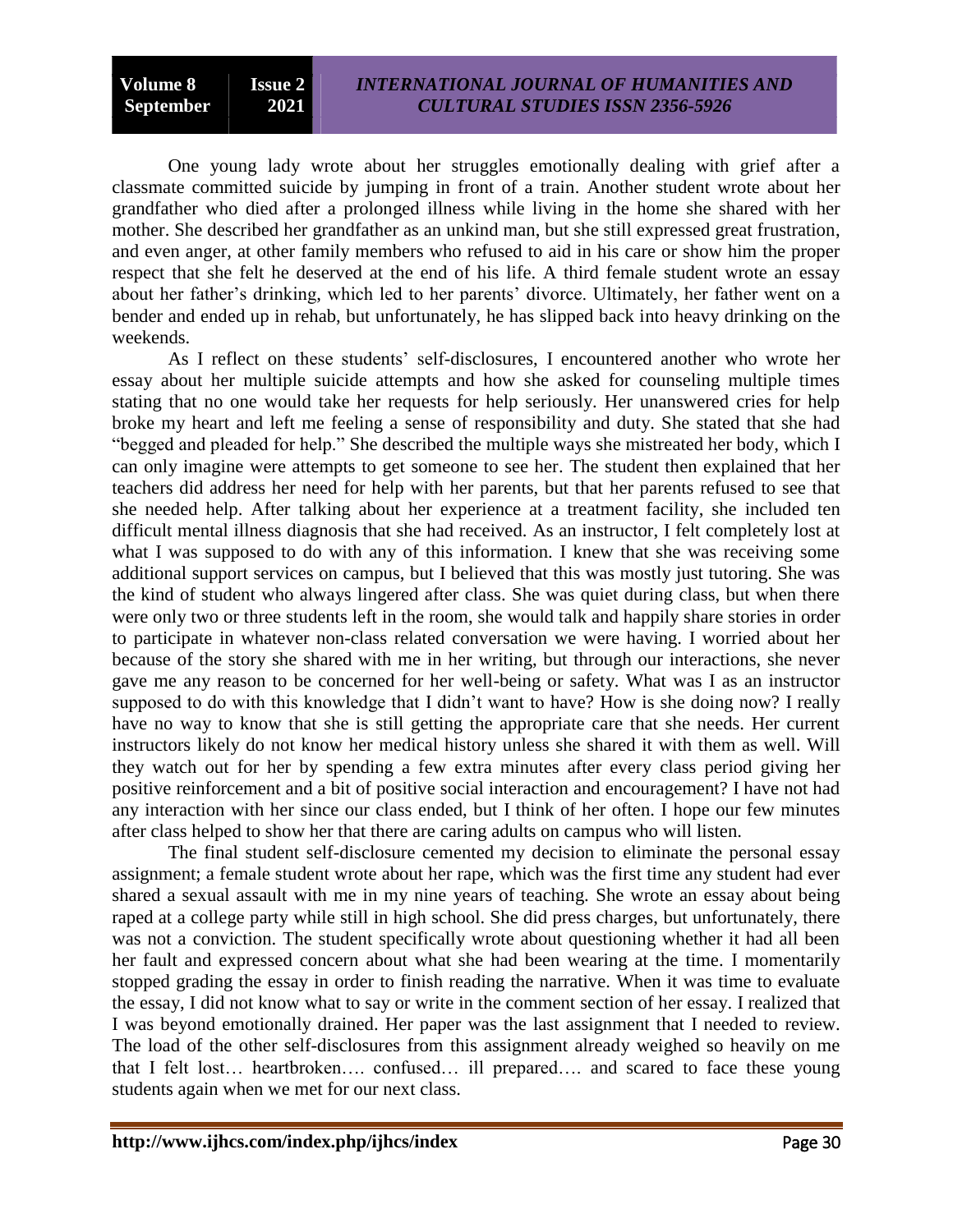The endnote that I wrote for the student on the paper about her rape felt harsh, inadequate, critical, but that was my job. I was required to evaluate the quality of the writing on her assignment. The end comment at the end of her 3-page paper read:

This was a very suspenseful and heart wrenching story. My heart is aching after reading so many personal essays this semester.

I would have liked to have seen the so what message a little bit more developed. It wasn"t your fault, and you did nothing wrong…. But was there a lesson learned about people? About gossip? About safety? About drinking?

The paper has a few places where the essay falls out of the past tense. The paper needs to stay in the past tense as this is a story that already happened.

53 run ons

Pay attention to how many independent clauses you have and how you are connecting them together.

I want to let you know that there are counseling services available for you for free here on campus.

I am happy to go with you or to talk with you at any time.

After this comment, I included a name, room number, email, and phone number to the counselor on campus. My concern for this young lady only worsened over the course of the semester as her attendance became spotty during the next few weeks until ultimately, she quit coming to class all together. With her specifically, I worried that the information she chose to share became part of the reason she stopped coming to class. I have often wondered whether she regretted telling me this part of her life and felt uncomfortable coming to class. While this self-disclosure was not a requirement of the class or the assignment, perhaps it became something she wished she had handled differently. I have no way to know for sure.

These essays were from3 sections over a single semester of a first semester freshman composition course. I had approximately 72 students at the time; about 15 of my students that semester received some sort of counseling opportunity or campus services opportunity type feedback in their end note of their paper feedback. I then decided to write one large campus services type email and announcement, which I also discussed face to face the first class meeting after grading these assignments. My email, announcement, and class discussion described that there were counseling services and food banks on campus (and where and how to reach them).

------------------------------------------

In the personal essay assignment, instructors will undoubtedly receive personal stories from young writers that require critique and evaluation. The goal of our course is to help these writers to find strategies to improve their writing skills. When the writing becomes more personal, the criticism of the writing begins to feel like a personal attack or a judgment of the student"s personal life. The personal essay assignments are unfair because the student and instructor are both placed in uncomfortable situations. The instructor needs to evaluate the writing, which can, in essence, feel like the instructor is evaluating the student trauma. While instructors recognize their classroom responsibility, the need to offer these evaluations can feel uncomfortable. Dan Morgan described an essay where a female student explained that she was involved in an abusive relationship with a man who had a drug problem (320): "As a reader, my main concern was with the student's own lifestyle, values, and prospects. As a teacher, how do I negotiate my written responses? To address writing issues seems cold, and frankly, even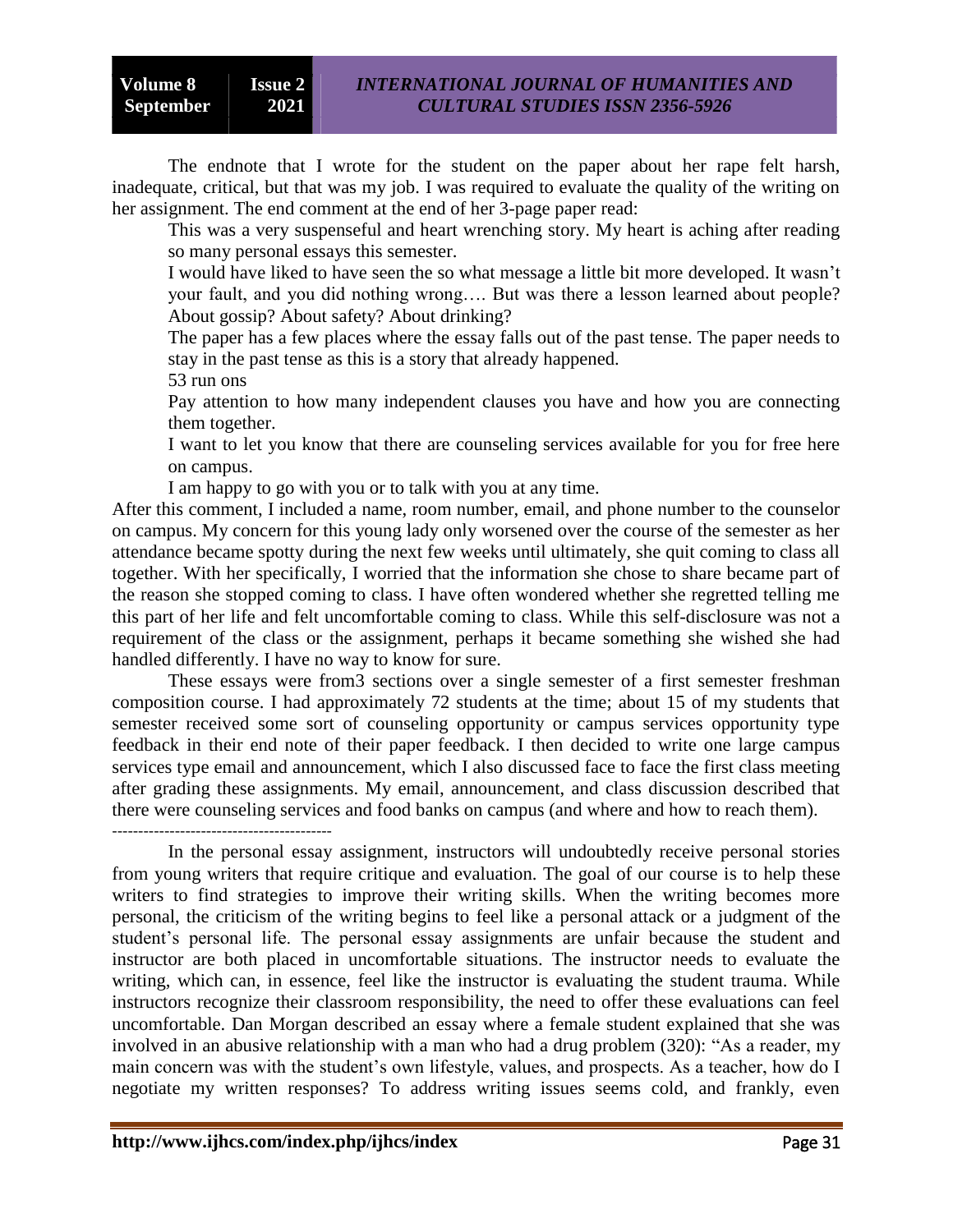irrelevant at a certain level. And I have some misgivings about the ethical appropriateness of issuing an unsolicited referral to counseling" (Morgan 320). I certainly sympathize with Morgan here as I earlier described my need to comment on a student's essay about her rape which included more than 50 run-on sentences. To address the grammar errors felt irrelevant to the overall story she had chosen to share, yet this step was necessary as part of the assignment and my duties to her as an instructor.

As previously stated, Morgan had a student who wrote a personal essay confessing to murder (318). Morgan questioned how to handle the situation, and his student essay became a discussion at a work-related meeting at his college: "Almost all of them thought that the narrative was 'real,' not fiction, though personally I have doubts to this day. Some advised various approaches one could take to get at 'the truth,' while at least a couple pointed out that as an "officer of the college' I was obligated to turn the whole matter over to the college deans and to the police" (Morgan 318). Morgan described a follow up meeting with the student where the student maintained that the murder had actually taken place, and the two created a plan for how to revise the student"s essay: "We negotiated a revision which would expand the narrative, clarify the thesis, define some terms, and provide the indispensable details of context. Then we set up another conference where he would bring in a draft of the revision" (Morgan 318).The student never completed the established revision plan, and his attendance began to decline until the student stopped coming to class altogether. Regardless of whether the student had actually committed the murder, the situation described by Morgan reminds me of my own student who wrote about her rape. I question whether both students stopped coming to class because they felt uncomfortable about the information, which they shared in their writing. Morgan"s student example about committing a murder also opens up the question as to what do we do when a student writes about a crime, whether we believe that narrative to be true or not.

------------------------------------------

While I still respect the value of the personal essay or personal narrative as a tool for expression, I have begun to question whether the assignment is beneficial for students in my classes. Dan Morgan wrote that someone that he worked with had a "radical idea" to "eliminate the personal narrative altogether" (Morgan 323). Instead of eliminating the personal essay assignment completely, I have begun to change the personal essay into a scholarship essay assignment, which encourages students to be far more aware of the rhetorical situation in terms of considering their audience and purpose for a piece of writing. My students now write 475-525 word essays responding to one of three possible prompts: personal/professional goals, financial need, or how community college changed his or her life.The prompts are very closely aligned with my school's scholarship program.

As instructors, we establish the climate of our classroom in terms of how formal and structured or casual and relaxed we want the environment to be especially when it comes to topics of discussion. Nancy Lynne Westfield wrote in her article, "TMI: Over-sharing is NOT Caring," about the responsibilities that students and teachers both have to maintain an air of professionalism in the classroom. She stated that class should never feel like therapy for either the instructor or the student. Westfield believes that the best strategy for avoiding these student self-disclosures is to set clear guidelines for the individual assignments: "The best strategies I know for helping students and myself not to lapse into disconnected personal storytelling is to be clear about my aims, objectives, and goals for each course, each session, each learning activity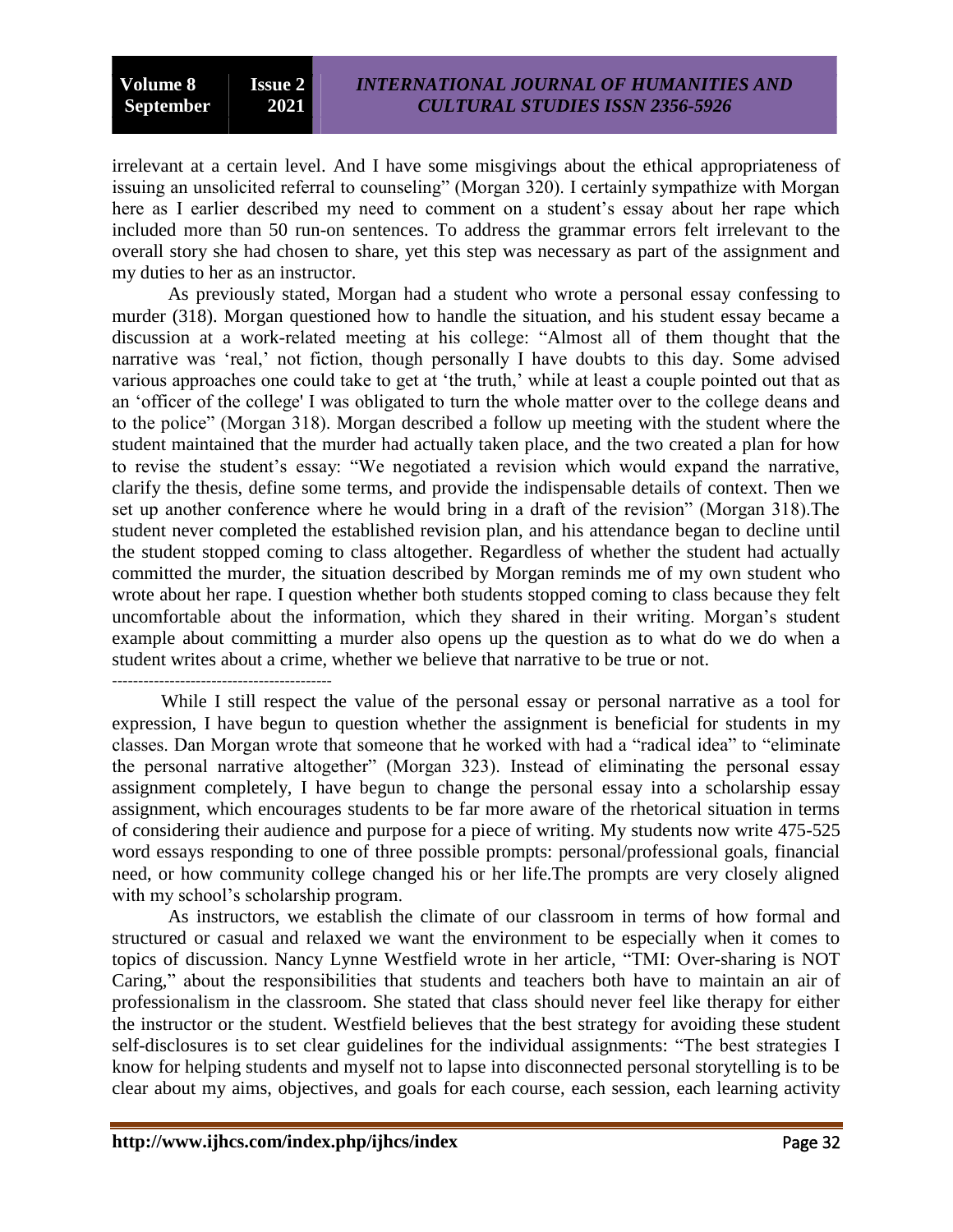and then to keep those goals central to all discussions" (Westfield). The move to the scholarship assignment encourages students to write with a new level of professionalism that had not previously been present in the more casual personal essays. The objective of possibly winning money has served as another incentive for creating polished pieces of writing that also feel much improved as compared to the run on and fragment heavy personal essays of previous semesters.

The change to the scholarship assignment will still allow these types of sharing opportunities to be available while at the same time shifting the tone of the assignment to encourage the students to consider their more professionally. The scholarship assignment is still a way for students to open up about who they are and what they have experienced while asking each of them to look at these experiences through a positive lens. The scholarship assignment takes "poor me personal essay" and encourages the student assignment to evolve into a "look what I have overcome scholarship essay."

While the scholarship assignment attempts to shape the frame of reference for students who are sharing personal information, other course work and other assignments may create opportunities for individuals to want to stray into writing that still contains intimate information. Granieri, Griffing, and Westfield all specifically detail creating assignments and establishing boundaries from the beginning of the course that outline what is and is not acceptable to share in writing assignments and class discussions. Griffing talks in more general terms about simply establishing the boundaries from day one: "It is important that teachers give students clear guidelines from the first class on how students need to carefully consider personal disclosures before sharing them" (Griffing).These boundaries helped me to redirect a young male student whose scholarship essay free write stated that he was a closeted bisexual afraid to come out to his religious family because he believed he would be kicked out of his home. By leaning on the structure of the scholarship assignment with the three clear prompts, I was able to guide him back to an assignment prompt to help control the self-disclosure for the essay assignment which would need to be graded and evaluated.

Additionally, I began to question what the personal essay assignment was offering my students after graduation. I wonder what skills this assignment helps the students develop for the workforce. My job as a composition instructor is to prepare these students for the rest of their college writing careers and their professional writing needs. I wonder where the personal essay fits into that, and I am struggling to see what need the personal essay fills in terms of their future. Lorraine E. Granieri explained her belief about how our job as educators is to give our students the skills necessary to fully participate in the outside world "in ways that will enhance their function in society" (Granieri and Hooper 492). The scholarship assignment sets up a framework to encourage students to more readily see the rhetorical situation in a way where they can recognize its value and see its direct application through the potential windfall of money if they win the scholarship by writing a polished and professional essay. There are additional opportunities in an adult"s life where the successful application of the rhetorical situation could produce beneficial results long after college graduation (grant writing, business proposals, etc.). ------------------------------

Our passion for our craft and our desire to educate students must lead us to create assignments that limit the written self-disclosure, which is so difficult to evaluate fairly, safely, and honestly. The students may still choose to self-disclose in the classroom or privately during office hours, and maybe, they need that safe place that the instructor has provided.If dangerous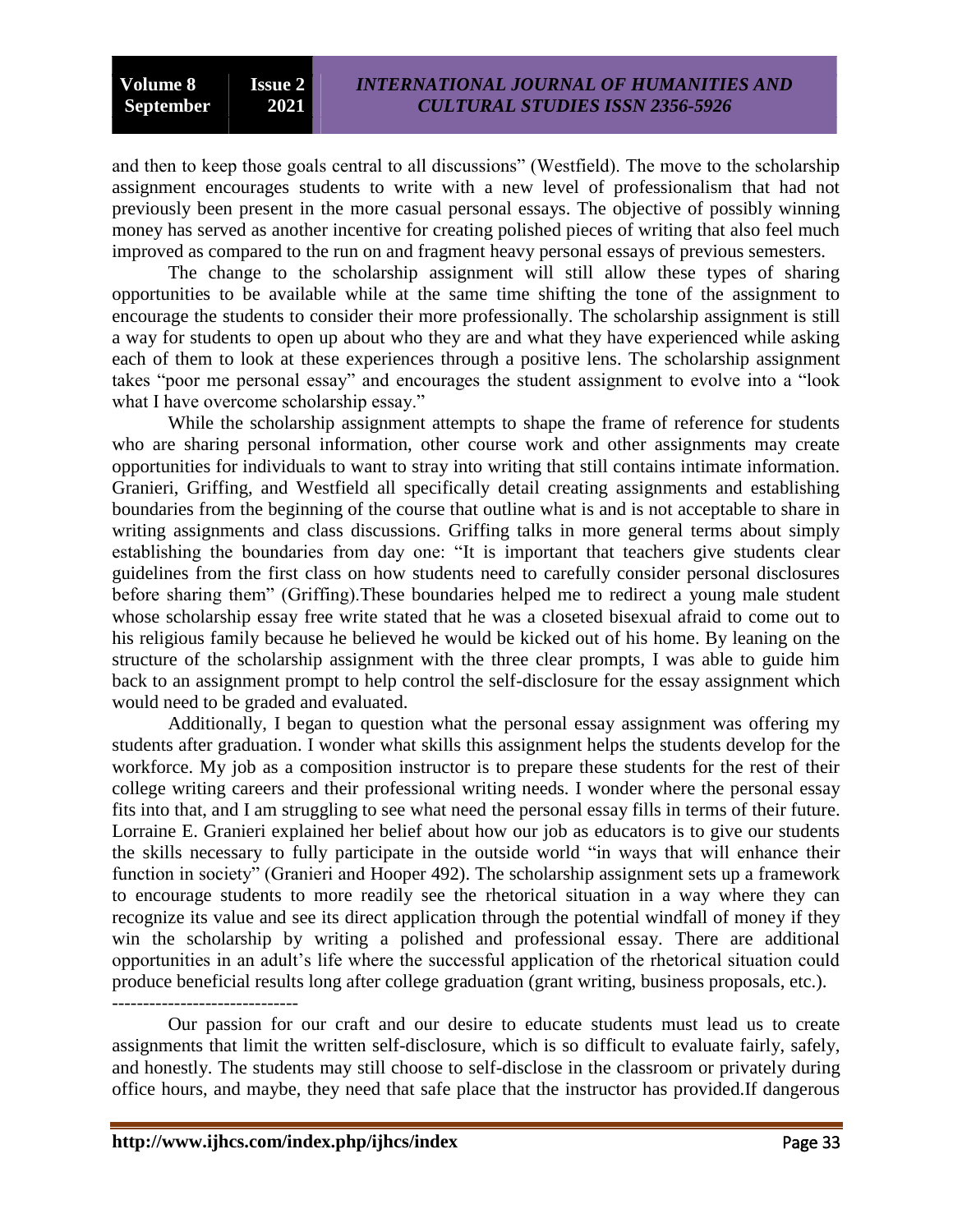or concerning self-disclosures occur, the faculty member must be informed of the available campus services and be prepared to give the student a referral that suits the individual need, even walking them to the office if necessary. The shift from the personal essay assignment to a scholarship essay assignment still allows for some minor sharing in a narrative format while creating a rhetorical situation and a formal writing structure that even young freshman writers can recognize as a beneficial assignment. The style of the writing shows a vast difference from previous casual and error-filled personal narrative assignments.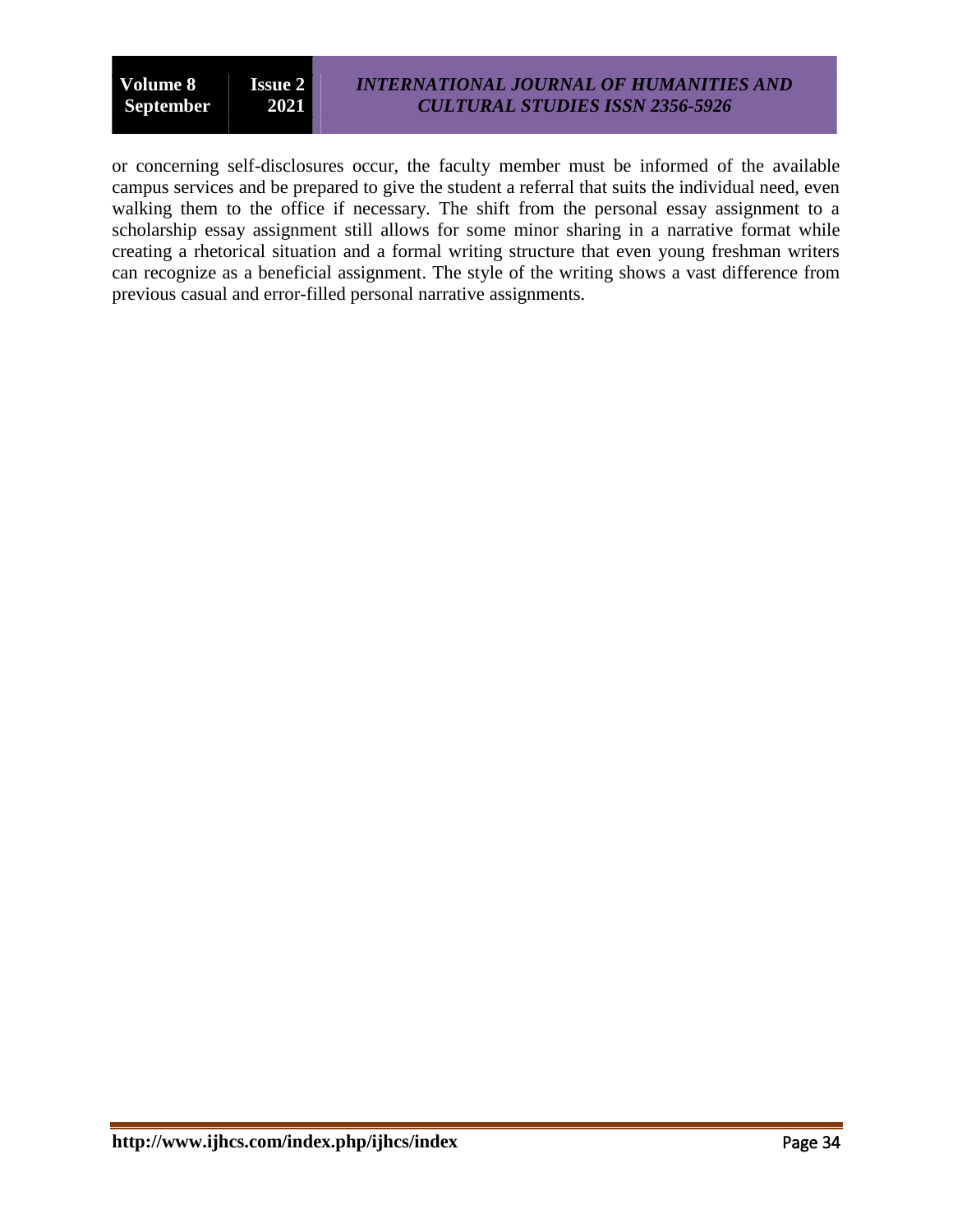## **Work Cited**

Granieri, Lorraine E., and Lara Hooper. "Two Comments on "Ethical Issues Raised by Students' Personal Writing."" *College English*, vol. 61, no. 4, 1999, pp. 491–494. *JSTOR*, [www.jstor.org/stable/378929.](http://www.jstor.org/stable/378929) Accessed 19 August 2019.

- Green, Myra. "Thanks for Listening." *The Chronicle of Higher Education,* October 19, 2015. https://www.chronicle.com/article/Thanks-for-Listening/233825 Accessed 19 August 2019.
- Griffing, Zoe Athas. "Managing Student Disclosures in the Classroom: Tips on Fostering Appropriate Personal Disclosure in Class."*American Psychological Association: Psychology Teacher Network,* May 2016, <https://www.apa.org/ed/precollege/ptn/2016/05/student-disclosures> Accessed 1 February

2019

- Morgan, Dan. "Ethical Issues Raised by Students' Personal Writing." *College English*, vol. 60, no. 3, 1998, pp. 318–325. *JSTOR*, [www.jstor.org/stable/378560.](http://www.jstor.org/stable/378560)Accessed 19 August 2019.
- Rockquemore, Kerry Ann. "Setting Boundaries When It Comes to Students' Emotional Disclosures." *Inside Higher Ed,* November 4, 2015.

[https://www.insidehighered.com/print/advice/2015/11/04/setting-boundaries-when-it](https://www.insidehighered.com/print/advice/2015/11/04/setting-boundaries-when-it-comes-students-emotional-disclosures-essay%20Accessed%2019%20August%202019)[comes-students-emotional-disclosures-essay Accessed 19 August 2019](https://www.insidehighered.com/print/advice/2015/11/04/setting-boundaries-when-it-comes-students-emotional-disclosures-essay%20Accessed%2019%20August%202019)

[Westfield,](https://www.wabashcenter.wabash.edu/author/nancy-lynn-westfield/) Nancy Lynne. "TMI: Over-sharing is NOT Caring." *Wabash Center for Teaching and Learning in Theology and Religion*, 21 February 21 2018,